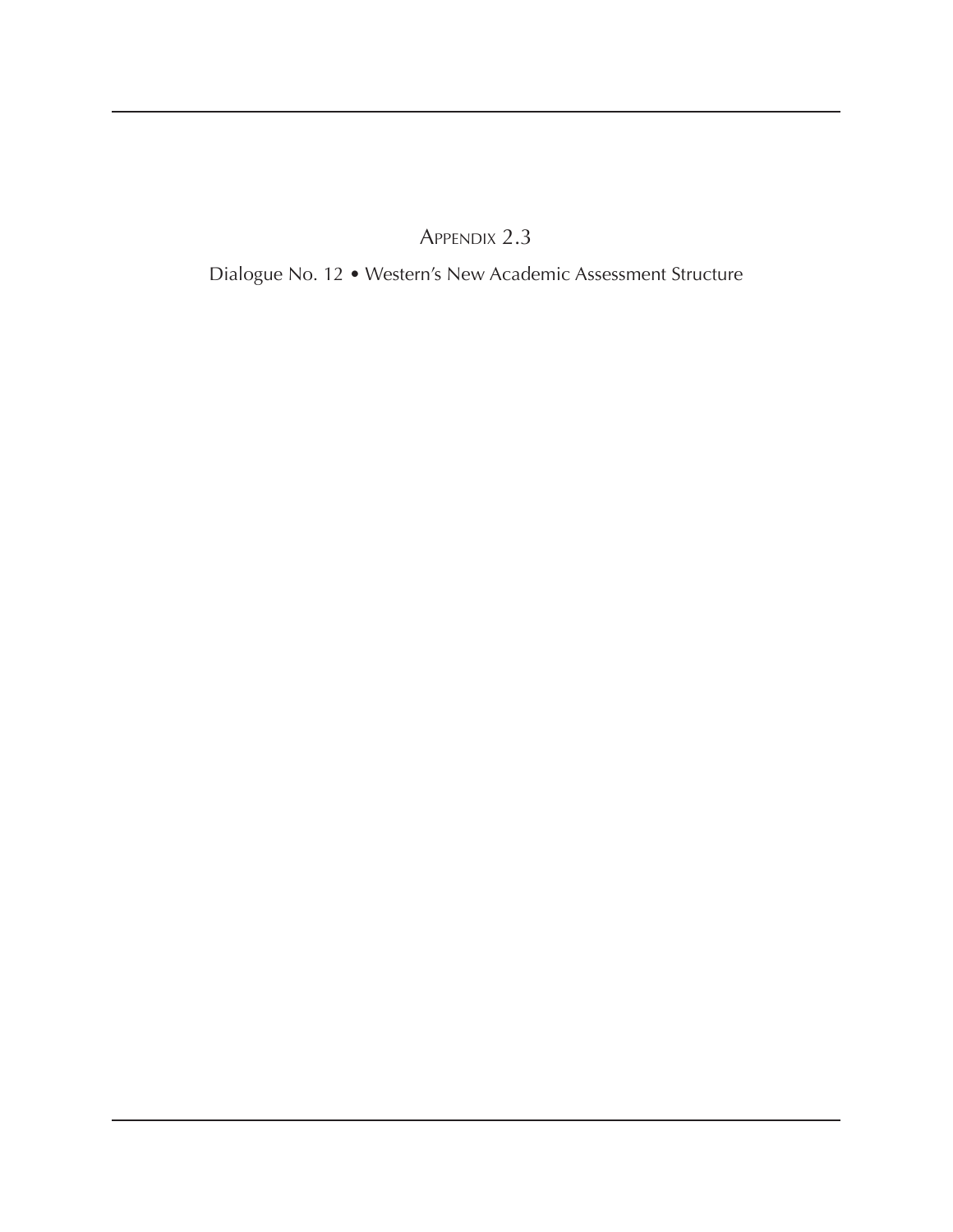

Issue No. 12 March, 2010

# Western's New Academic Assessment Structure

by Gary McKinney

This issue of Dialogue summarizes Western's new assessment structure and organization. Designed to clarify responsibilities and to simplify and improve academic assessment, this restructuring is the first step in the university's preparations for the new assessment standards and accreditation cycle, which begins next year.

### **Why a New Assessment Structure?**

Accreditation requires both the publishing of performance results and the demonstration of how such results are assessed and utilized. Fortunately, Western's performance is exemplary. Washington State's higher education system is the most successful in the nation and Western is the second most successful university in that system. The Northwest Commission on Colleges and Universities (NWCCU), our chief accreditation body, applauds these successes. Yet they've also asked us to improve our assessment processes and how performance results are incorporated. This is especially critical as the new accreditation model—the first phase of which is scheduled to be implemented in the spring, 2011—emphasizes assessment and its processes more than ever before. And the place that seems most logical to begin addressing the issue of process is our assessment structure.

#### **Previous Assessment Structure**

Western's previous assessment structure, called the "Assessment Plan Organizational Arrangement," depended on committees and offices that no longer exist. More importantly, this structure mapped poorly onto Western's institutional processes and created confusion regarding assessment roles and responsibilities. These inadequacies are evident in the diagram below (Figure 1). Note: Italicized components no longer exist.



*A Forum for the Discussion of Teaching, Learning, and Assessment*

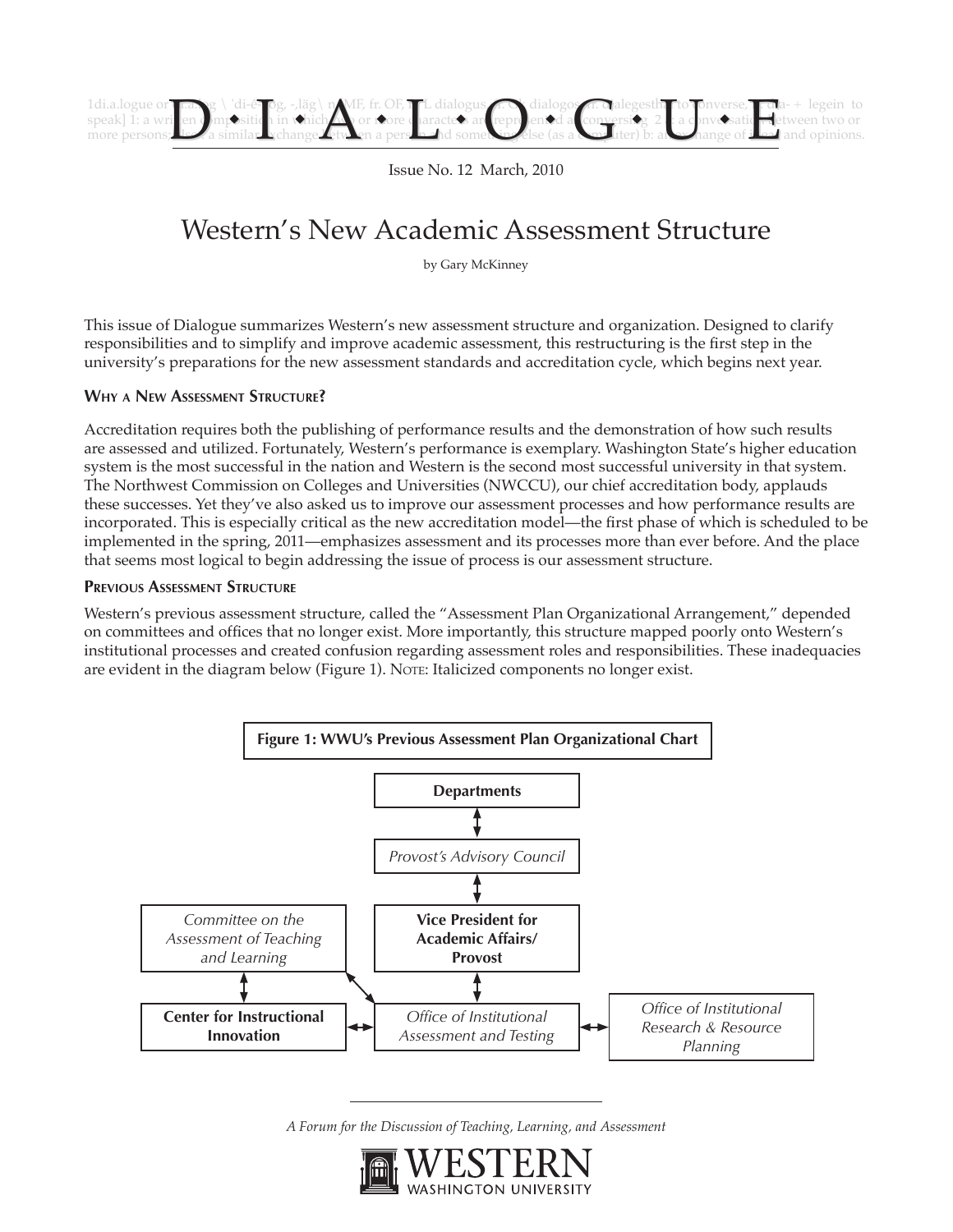#### **Responsibility Charting**

This structure created confusion and a general sense of diffused responsibility for assessment. Simple responsibility charting makes this evident.

| Table 1: Previous Assessment Plan Responsibility Chart |                |         |             |
|--------------------------------------------------------|----------------|---------|-------------|
| Assessment<br>Level                                    | Responsibility | Support | Supervisory |
| Course                                                 | Faculty        |         |             |
| Degree                                                 | Chair          |         |             |
| College                                                |                |         |             |
| University                                             |                |         |             |

# **New Assessment Structure**

To guide the formation of a new assessment plan structure, the following principles were established:

| Table 2: New Assessment Structure Levels and Guiding Principles |                                                                                                         |  |
|-----------------------------------------------------------------|---------------------------------------------------------------------------------------------------------|--|
|                                                                 | Simplicity: The structure should be brief and well-defined.                                             |  |
|                                                                 | Leadership: The structure should facilitate leadership of assessment activities.                        |  |
| Cultural Fit:                                                   | The structure should feel "natural" to participants and map onto what<br>already works well at Western. |  |
|                                                                 | Accountability: The structure should specify responsibility at each level.                              |  |
|                                                                 | Support: The structure should provide support at each level.                                            |  |
| Efficiency:                                                     | The structure should make assessment easier and less time consuming<br>for faculty and chairs.          |  |
| Sustainability:                                                 | The structure should be easy for departments and colleges to sustain<br>year to year.                   |  |
|                                                                 | Economy: The structure must reduce costs, compared to the previous structure.                           |  |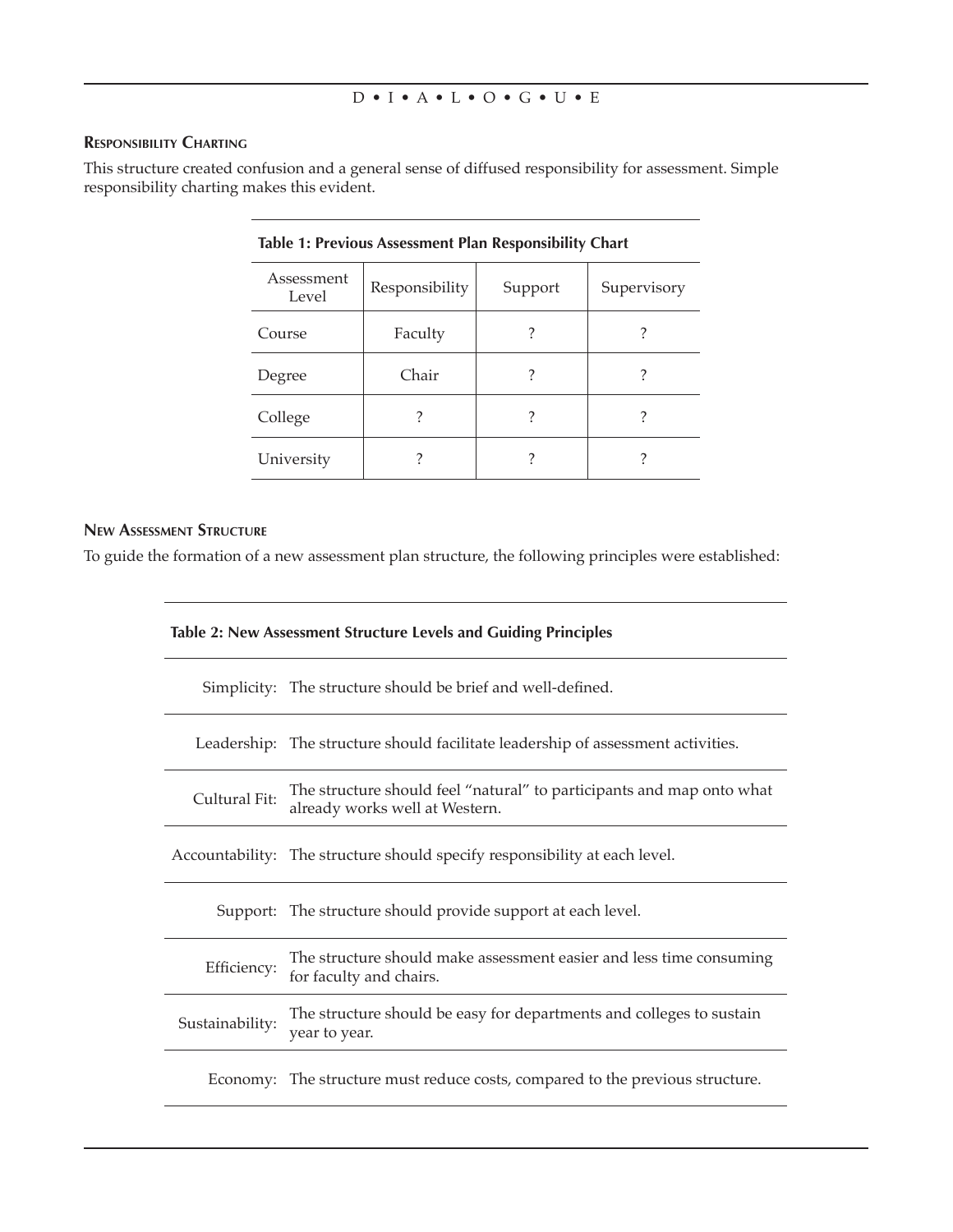Informed by these guiding parameters and qualities, Provost Riordan added the duties of "Director of Academic Assessment" to Vice Provost VanderStaay's job description. She also formally named the Vice Provost for Undergraduate Education (VPUE) as Western's Accreditation Liaison Officer. These steps clarify campus responsibility by designating that the Vice Provost is both the campus coordinator for assessment and its chief representative/spokesperson for accreditation activities—duties that were diffused across several offices in the previous system.

To research the remaining components of a revised assessment structure, the Vice Provost reviewed the "best practice" research in assessment, studied assessment structures at other universities, received post-graduate training in performance assessment, and met to discuss Western's assessment structure with deans, chairs, faculty and the Faculty Senate Executive Committee. Informed by this research and the parameters and qualities noted above, he proposed a revised assessment structure based on Western's college structure. The Faculty Senate Executive Committee endorsed the structure with the provision that a faculty committee be established to advise and assist the Vice Provost's assessment and accreditation activities. This provision was accepted and the structure presented in Figure 2 (below) was established.



\*College level responsibility for assessment may be delegated to an Associate Dean, a faculty member or a college committee.

\*\*OSR = Office of Survey Research. \*\*\*CIIA = Center for Instructional Innovation and Assessment.

This structure is simple, makes use of current hierarchies, accommodates diverse college assessment models, and provides a clear, hierarchical organization with lateral support. The structure specifies the following responsibilities: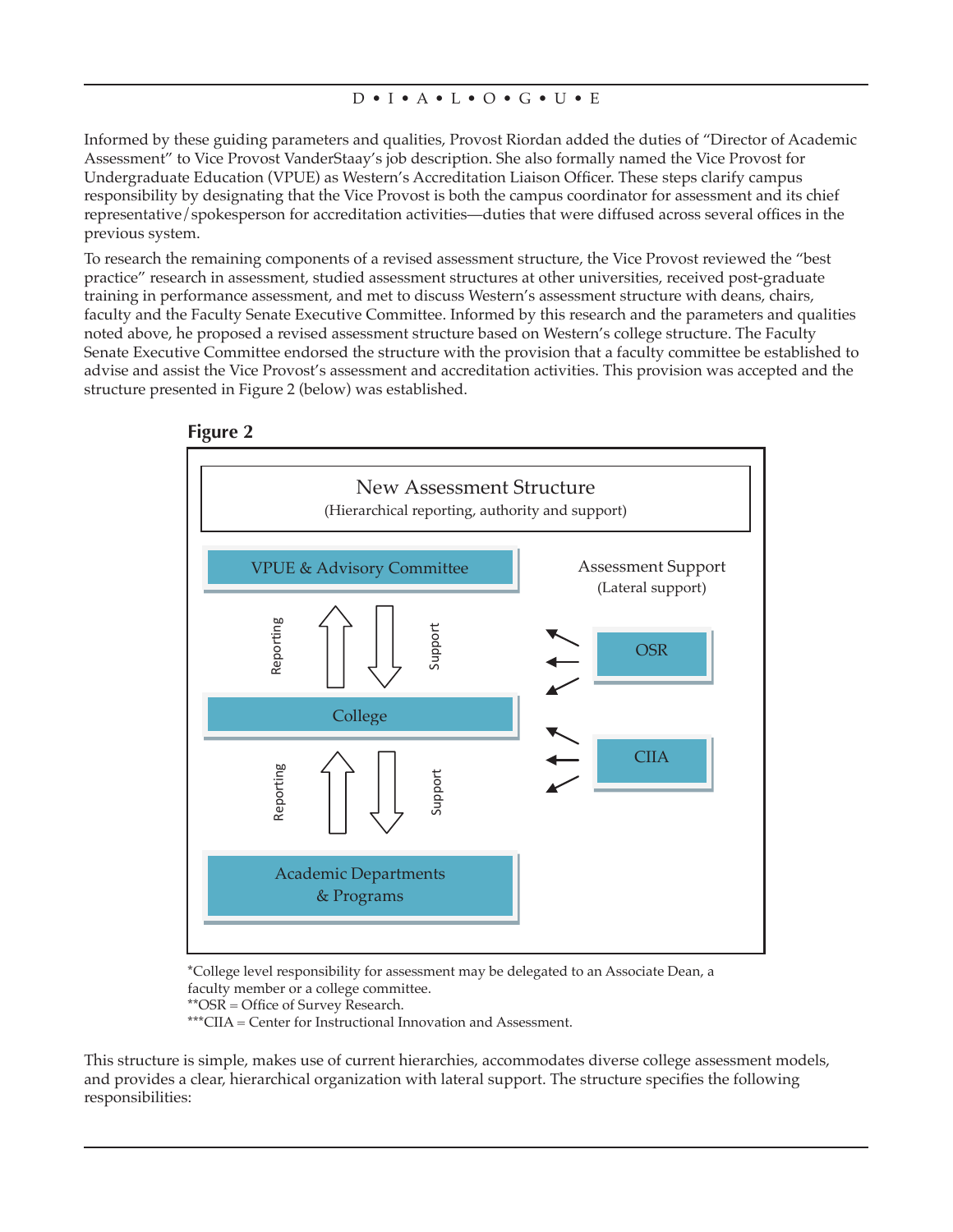# **University Level**

The revised structure clarifies leadership by naming the Vice Provost for Undergraduate Education (VPUE) as the University Director of Academic Assessment, unifying the roles of campus coordinator and spokesperson for assessment and accreditation. This provides accountability and facilitates the coordination of assessment activities. The assessment responsibilities of this position include:

- Supporting and advising deans, chairs and program directors.
- Ensuring the quality of college assessment activities.
- Summarizing university-wide assessment activities in annual accreditation reports.

In addition, the revised structure establishes a University Assessment and Accreditation Advisory Committee to advise the Vice Provost and help coordinate campus assessment and accreditation activities. The following faculty have been named to this advisory committee by the Faculty Senate and/or their dean:

Kristin Anderson, Sociology David Bover, Computer Science Alex Czopp, Psychology Shaw Gynan, Modern & Classical Languages/Linguistics Pamela Hall, Accounting and Finance Michael Lorenzen, Library Tracy Thorndike-Christ, Special Education Paula Johnson, Elementary Education Sara J. Wilson, Student Affairs Susan Kincaid, Human Services and Rehabilitation

### **College Level (College Assessment Coordinator)**

Each college designates a person or committee to oversee college-wide assessment activities and fulfill the following responsibilities:

- Supporting and advising Departmental Assessment Coordinators.
- Ensuring quality of departmental and program assessment activities.
- Summarizing departmental and program assessment activities and results in a brief, annual college report.

### **Department/Program Level (Departmental Assessment Coordinator)**

Each department and program designates a person or committee to oversee department-wide assessment activities and fulfill the following responsibilities:

- Supporting and advising faculty in carrying out assessment activities.
- Ensuring quality of departmental assessment activities.
- "Closing the loop" by making program improvement decisions based on assessment.
- Summarizing departmental assessment activities and results in a brief annual report.

### **Assessment Support**

The proposed assessment structure establishes both hierarchical and lateral support. In traditional fashion, Departmental Assessment Coordinators may seek support and guidance from their College Assessment Coordinators. However, they may also seek support from the Center for Instructional Innovation and Assessment (CIIA), and the Office of Survey Research.

### **Center for Instructional Innovation and Assessment**

Departments and colleges seeking assessment-related resources and advice may contact the CIIA directly for assistance with drafting student learning outcomes, assessing student learning outcomes, making evidence-based program improvements, and documenting assessment results for accreditation purposes.

### **Office of Survey Research**

Under the leadership of Dr.. John Krieg, the Office of Survey Research has standardized Western's longitudinal assessment efforts. We now have robust surveys of our freshmen, seniors, and alumni. These surveys can be customized for specific departments and colleges and, in this way, can replace the use of departmental surveys, eliminating duplication and reducing workloads for department chairs.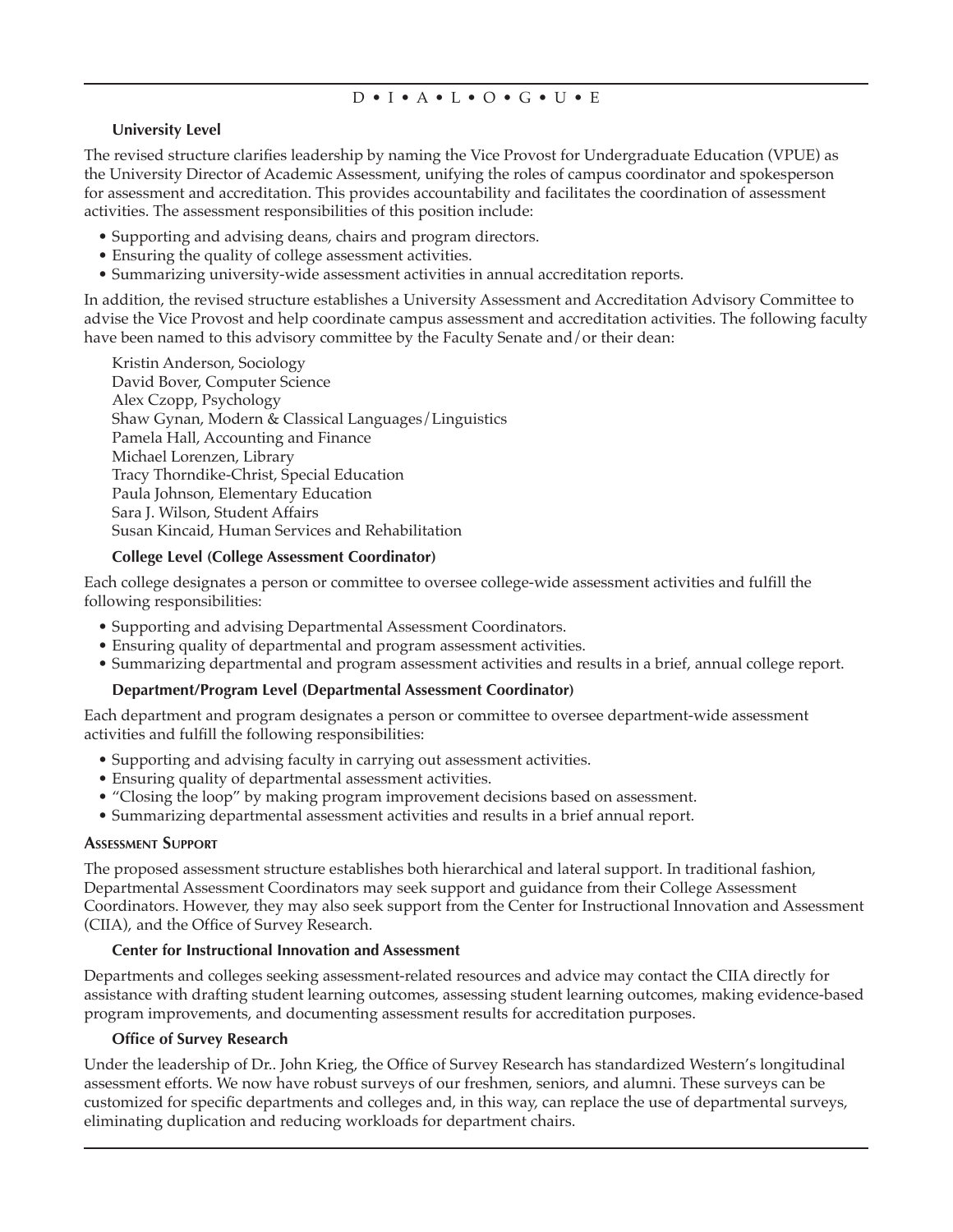#### **Next Steps in University Assessment and Accreditation**

Revising Western's academic assessment structure is the first of many steps that must be taken to fulfill our accreditation demands. Additional steps include the following:

#### **Fill All Positions in the Revised Assessment Structure**

To complete the revised structure, each college must designate a person or committee to fulfill the role of the College Assessment Coordinator. In addition, each department must designate a person or committee to fulfill the role of the Departmental Assessment Coordinator. The department chair may fulfill this role.

#### **Revise the Campus Assessment Plan**

The revised assessment structure requires a revised assessment plan. The Vice Provost, together with the University Assessment and Accreditation Advisory Committee, will coordinate the development of a new plan in coordination with the College and Departmental Assessment Coordinators and the Academic Coordinating Commission (ACC).

#### **Establish a GUR Assessment Plan**

The last NWCCU accreditation report mandated the establishment of a GUR assessment plan. The Committee on Undergraduate Education (CUE), chaired by Professor Kathleen Kennedy, has been at work on this responsibility since fall, 2009. The CUE will pilot components of a revised GUR assessment plan beginning spring, 2010.

#### **NWCCU Follow-Up Visit and Report**

Western will host a NWCCU follow-up visit in fall, 2010. The VPUE and the University Assessment and Accreditation Advisory Committee must submit a report detailing its response to the NWCCU's previous four accreditation concerns in advance of this visit.

#### **NWCCU Year One Report**

Western will submit its first report under NWCCU's new accreditation standards in spring, 2011. The year one report requires the designation of strategic objectives, which NWCCU calls "themes," and benchmark performance indicators for each theme. President Shepard, in discussion with the University Planning and Resources Council (UPRC), will determine Western's "themes" next year.

#### **Source data cited in this Dialogue include the following:**

Western's undergraduate success and progress rate:

http://www.collegeportraits.org/WA/WWU/undergrad\_success

Degree production rates across the U.S.:

http://www.councilofpresidents.org/docs/ba\_degree\_prod.pdf

National degree production and efficiency comparisons:

http://www.councilofpresidents.org/docs/IR\_PPF.pdf

Retention and graduation rates as reported in the University Fact Book:

http://west.wwu.edu/factbook/report\_page.aspx?rep=Graduation\_Rate\_-\_Freshmen\_by\_Gender. pdf&xls=Graduation\_Rate\_-\_Freshmen\_by\_Gender.xls

Western's four accreditation "Concerns," as delineated by the NWCCU accreditation team in July, 2008:

http://www.wwu.edu/provost/documents/AccreditationLetter.pdf